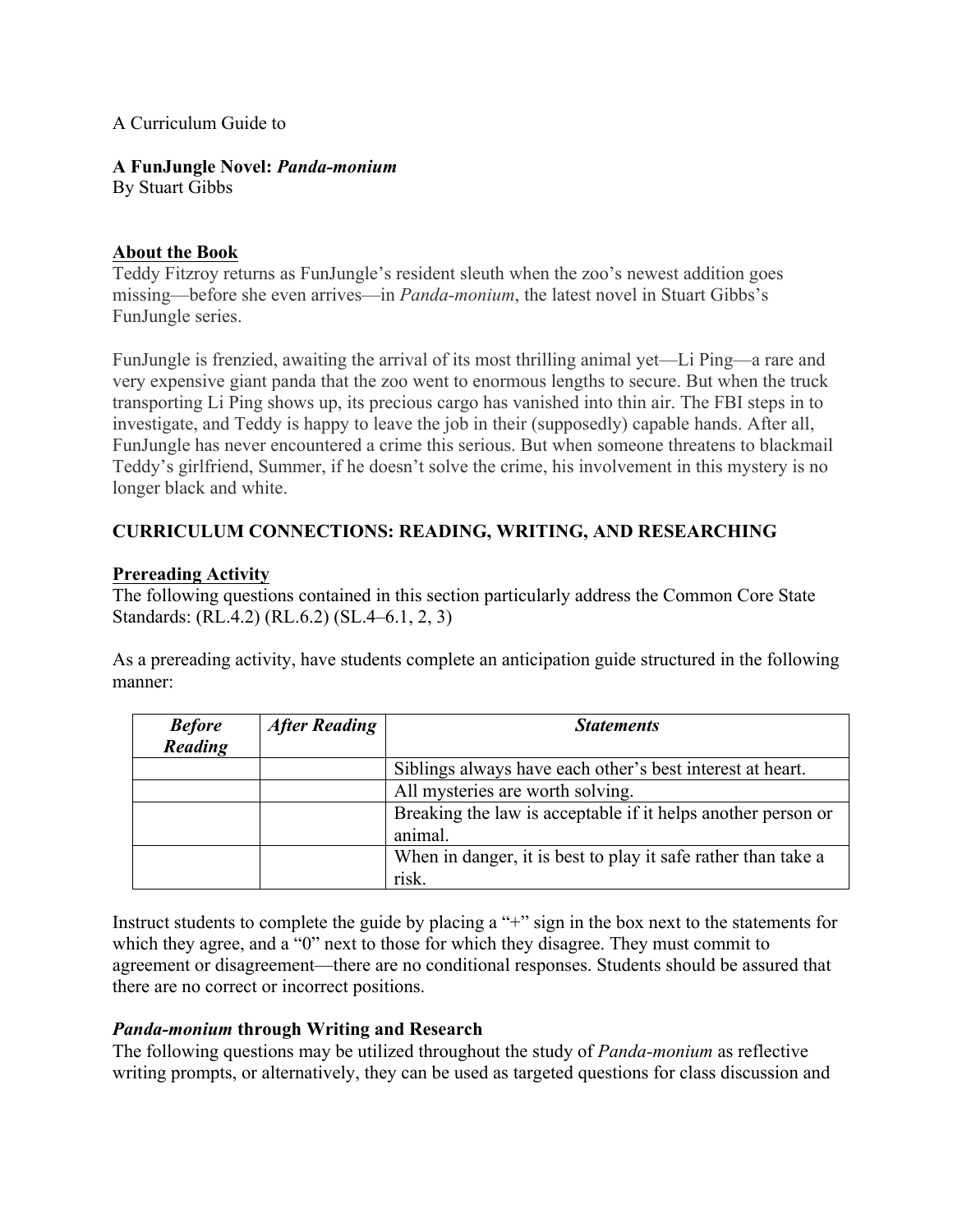reflection. The questions contained in this section particularly address the Common Core State Standards: (RL.4.1, 2, 3, 7, 9) (RL.5.1, 2, 3, 4, 7, 9) (RL.6.1, 2, 3) (SL.6.1, 2, 3) (W.4–6.4)

1. In *Panda-monium*, the novel opens with Teddy saying, "I almost missed all the mayhem with the giant panda because a dolphin stole my bathing suit." From what you know about Teddy, does this surprise you? Why does it seem so easy for Teddy to find himself in unique situations?

2. After it's discovered that Li Ping is missing from her transport truck, Teddy's mom points out, "We're also missing a person." Why does the fact that Doc has also been kidnapped go temporarily unnoticed? How is it determined he has been unwillingly removed from the truck? Why are Teddy and his parents so sure that Doc is in no way involved in this crime?

3. Do you believe Marge could be capable of being part of Li Ping's kidnapping? Use what you know about her from the other FunJungle books to support your opinion.

4. Readers learn that Li Ping is a picky enough eater that her bamboo must be refrigerated en route. In what way does this make her transfer to FunJungle even more challenging?

5. Describe the PandaManiacs obsessed with Li Ping's placement at FunJungle. Do you find their enthusiasm for the panda to be helpful or hurtful?

6. What does the discovery of the extra swimsuit in the dolphins' tank indicate about another potential issue at FunJungle? What are the repercussions of having untrained individuals working with the dolphins?

7. Marge tells Teddy, "We're gonna find these criminals before my sister does—and we're gonna make her look like a fool." Consider the relationship of Marge with her sister Molly, an FBI investigator. What makes it so tumultuous? Why do you think these two sisters are so antagonistic toward each other?

8. After sharing her observations of Summer's behavior in the FunJungle Emporium, Marge attempts to blackmail Teddy. What does she hope to accomplish by doing so?

9. When Agent O'Malley states that she believes Teddy to be "a real troublemaker," J. J. defends him and says, "Anything you've heard about Teddy being troublesome is erroneous information." What does J. J.'s defense of Teddy indicate?

10. Why does Teddy's mom say that she'd prefer for him not to be involved in the investigation of the disappearance of Li Ping and Doc? Given what's happened to Teddy in the past as a result of his investigations, do you think she's right to be worried? Why or why not?

11. Do you think Teddy is lucky that he gets to reside at FunJungle? What are the advantages and disadvantages of getting to live at a zoo/adventure park?

12. Summer tells Teddy, "You're smarter than the whole FBI, Teddy." Do you think she's actually right? Using textual examples from any of the FunJungle books, support your position.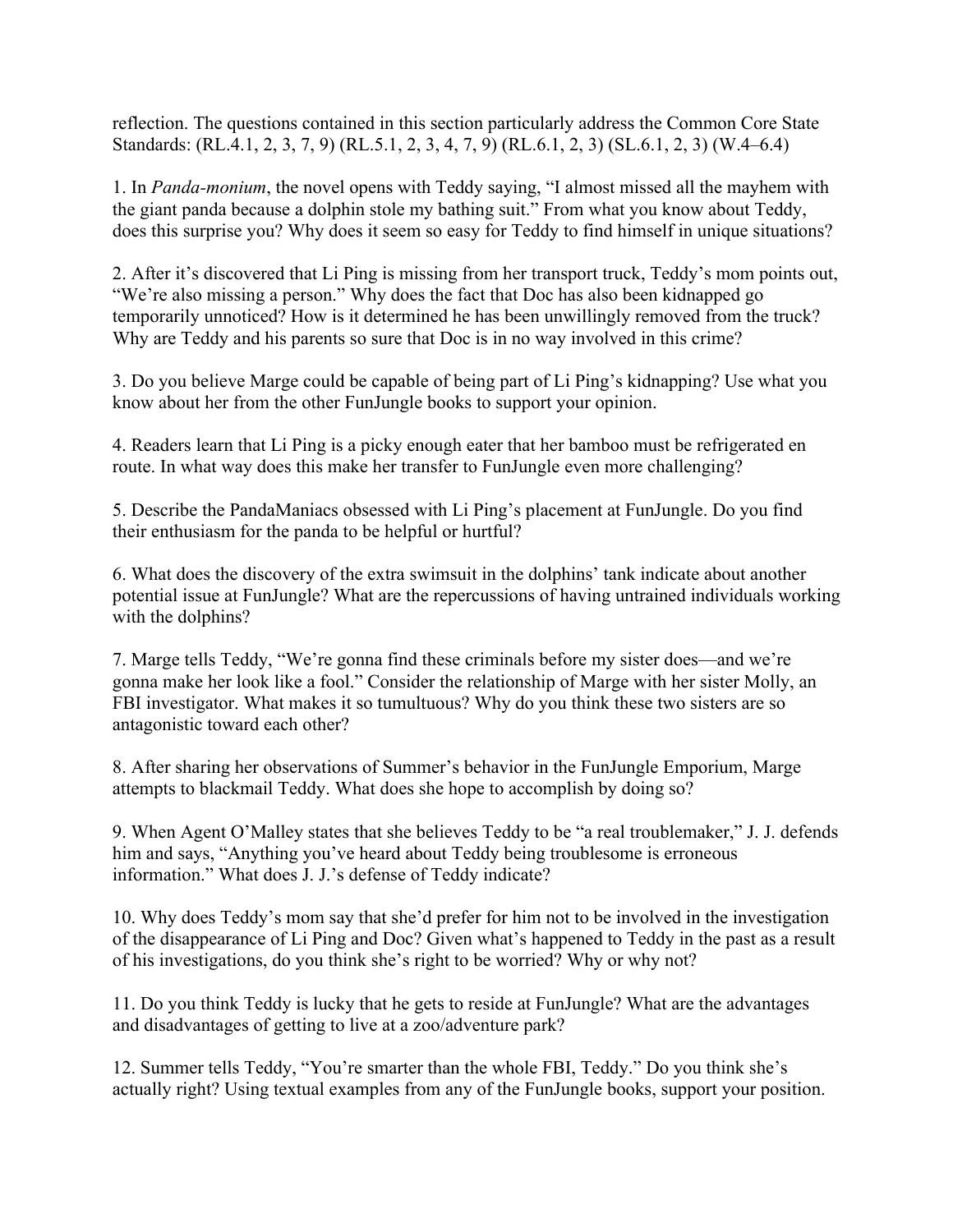13. Considering the other books in the FunJungle books and the events in *Panda-monium*, describe Summer and Teddy's investigative partnership. Do you think their romance has had an impact on how they work together? How does Summer's questioning shape how Teddy considers the clues and evidence before him? Do you believe each of them would be as effective in the investigation without the assistance of the other?

14. As *Panda-monium* closes, Teddy has solved another important mystery. What do you think Teddy Fitzroy's next adventure will be?

# **Extension Activities for** *Panda-monium*

The following activities contained in this section particularly address the Common Core State Standards: (RL.4.1, 2, 3) (RL.5.1, 2, 4) (RL.6.1, 2) (W.4–6.4)

1. While trying to determine who is behind the kidnapping of Li Ping, the authorities suspect an animal rights groups like Animal Liberation Front or Nature Freedom Force are involved. Using the Internet and library resources, seek to discover more information about various animal rights groups, being sure to consider:

- What is the group's primary motivation?
- Who are the people generally involved in the organization?
- What do they hope to accomplish?
- How do they go about bringing change for their cause?
- If illegal activity is conducted, what are the ramifications of this behavior?

Taking what you learned, create a digital tool to share your findings.

2. Students regularly retell their "stories" using a variety of social media tools. Working in groups, select a favorite scene from *Panda-monium* and retell the selected scene using a social media platform of choice (Snapchat, Twitter, or Facebook, for example). Alternatively, set up a "Fauxbook" profile for a specific character from *Panda-monium* and create a number of posts as that selected character.

3. In preparation for Li Ping's arrival and placement at FunJungle, representatives from China have come to the park to engage in a sanctification ceremony. Using a variety of resources, investigate sanctification ceremonies to learn the following:

- What are they?
- Why are they important to Chinese culture and heritage?
- What are the primary elements found in sanctification ceremonies?
- Who participates in these events?
- What other events warrant such a ceremony?

Upon completion of your research, share your discoveries with others.

4. Through *Panda-Monium* and the books in the FunJungle series, readers learn about the illegal activity of animal trafficking. Using the World Wildlife Fund as a resource, investigate animal trafficking to learn: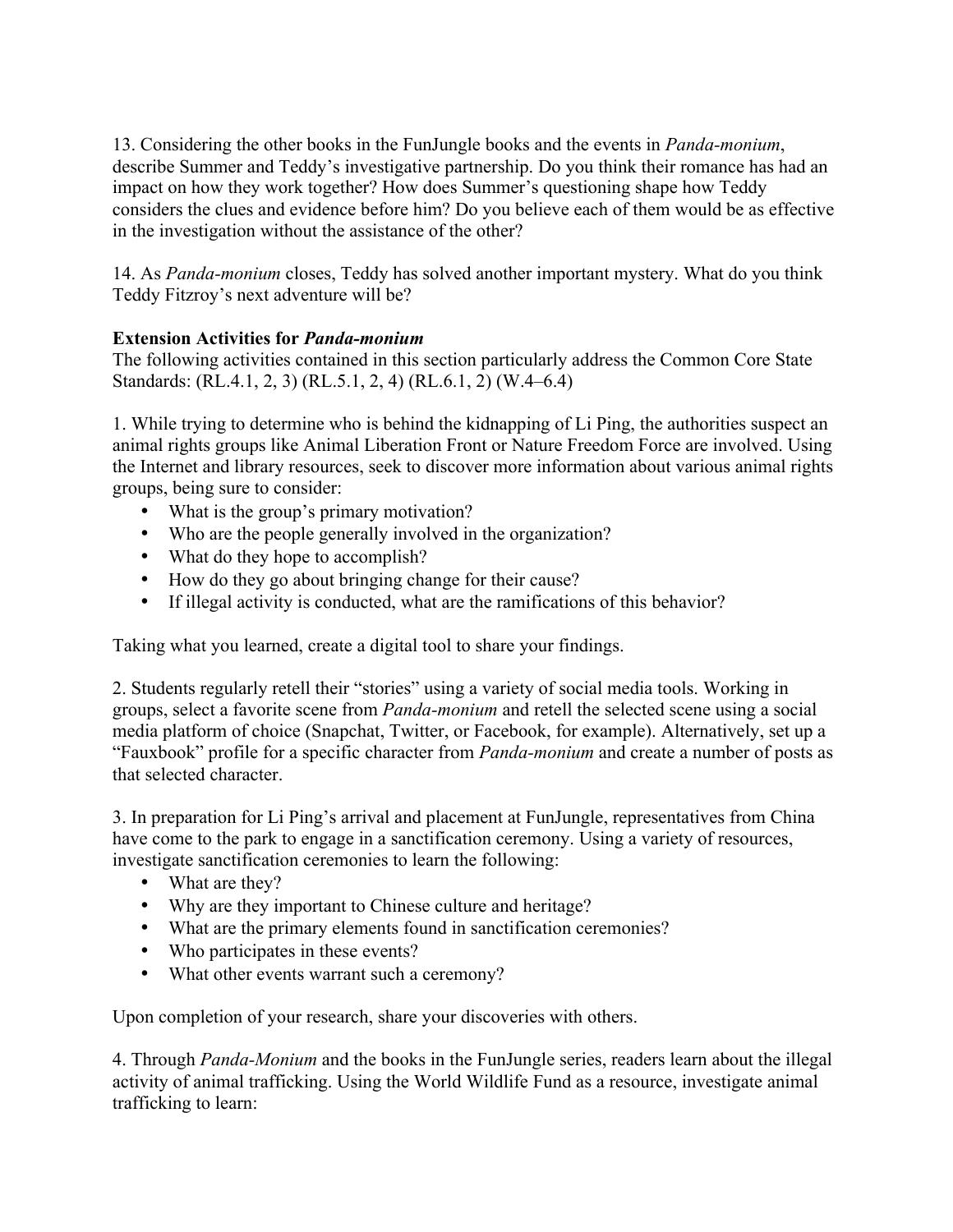- What types of animals are typically trafficked?
- What countries have the highest incidences of animal trafficking?
- What problems does the United States face with this issue?
- Are there any exotic animals located in your area?
- What can be done to reduce the number of incidences of animal trafficking?
- What are the general legal consequences for animal traffickers?

Taking what you've learned, discuss possible solutions and ways that students can actively help with this issue.

5. Pandas and dolphins are beloved across the world, with a great deal of work done for their conservation. Using library and Internet resources, select one of these two animals and learn more about them, making sure to learn about the following:

- Scientific descriptions, families, eating habits, life span, intelligence, etc.
- Where are they found in the wild?
- Why are they commonly so beloved by animal enthusiasts?
- Did you discover any interesting/unusual trivia about the animals?

After completing your research, write a short essay, making sure to include all the information you learned from the above questions.

6. Though FunJungle has its fair share of mishaps, it has also been able to recruit specialists, like Teddy's mother, from around the world to work with and care for their animals. Using library resources and the Internet, research a park or sanctuary dedicated to working with and caring for specific types of creatures. Be sure to learn the following:

- Who established the park and why was it founded?
- What is the park's mission?
- How is it supported and by whom?
- What other animals are cared for (if any)?
- What can individuals do to help support this facility?

After gathering this information, create a visual presentation that illustrates your findings.

7. The FunJungle series references animals from all over the world. Using the novels as inspiration, select one particular animal to research. Pair up with a partner in class, and role-play as news reporters giving a report on your selected animal. To enrich the activity, consider filming your report, and/or use props or costumes for added fun.

8. Throughout the course of the novel, readers are offered great insight on the events of *Pandamonium* from Teddy's point of view. Assume the role of one of the secondary characters from *Panda-monium* and draft a diary entry detailing what you experienced and witnessed. To prepare, create an outline using the five Ws (who, what, when, where, and why). Remember to write in first person and give special attention to sensory imagery (what you saw, smelled, heard, etc.)